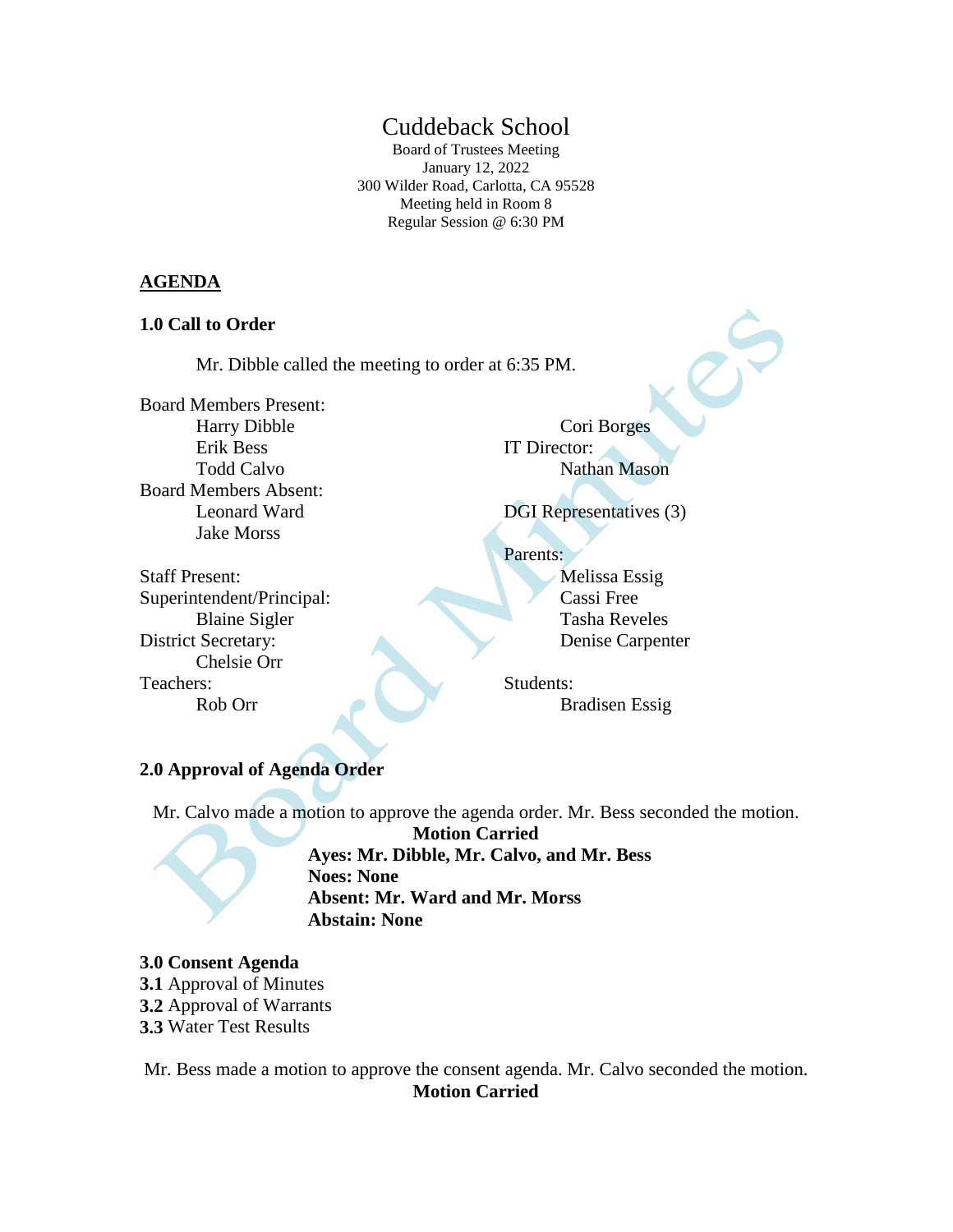**Ayes: Mr. Dibble, Mr. Calvo, and Mr. Bess Noes: None Absent: Mr. Ward and Mr. Morss Abstain: None**

### **4.0 Community Comment**

Tasha Reveles thanked the school for being open for in-person learning. Melissa Essig discussed boys' basketball. JV is currently under quarantine due to a positive case on the team. They will resume playing on Tuesday. Varsity's first game is tomorrow. However, new regulations limit the number of spectators to two per player.

### **5.0 Community Comment Related to LCAP**

No community comment related to LCAP

### **6.0 Information/Discussion/Possible Action Items**

**6.1** Information/Possible Action Item: DGI Digital Infrastructure Project Presentation

DGI Representatives discussed the proposed project at length with the Board.

Mr. Dibble made a motion to accept DGI's proposal. Mr. Bess seconded the motion.

**Motion Carried Ayes: Mr. Dibble, Mr. Calvo, and Mr. Bess Noes: None Absent: Mr. Ward and Mr. Morss Abstain: None**

**6.2** Information Item: 4th Quarter Williams Uniform Complaint Report

Another stellar quarter with 0 complaints reported

**6.3** Possible Action Item: Consider Re-Scheduling April Meeting

The currently schedule April Board Meeting is during spring break. The Board discussed moving the April Board Meeting to April 6, 2022.

Mr. Calvo made a motion to move the April Board Meeting to 4/6/22. Mr. Bess seconded the motion.

> **Motion Carried Ayes: Mr. Dibble, Mr. Calvo, and Mr. Bess Noes: None Absent: Mr. Ward and Mr. Morss Abstain: None**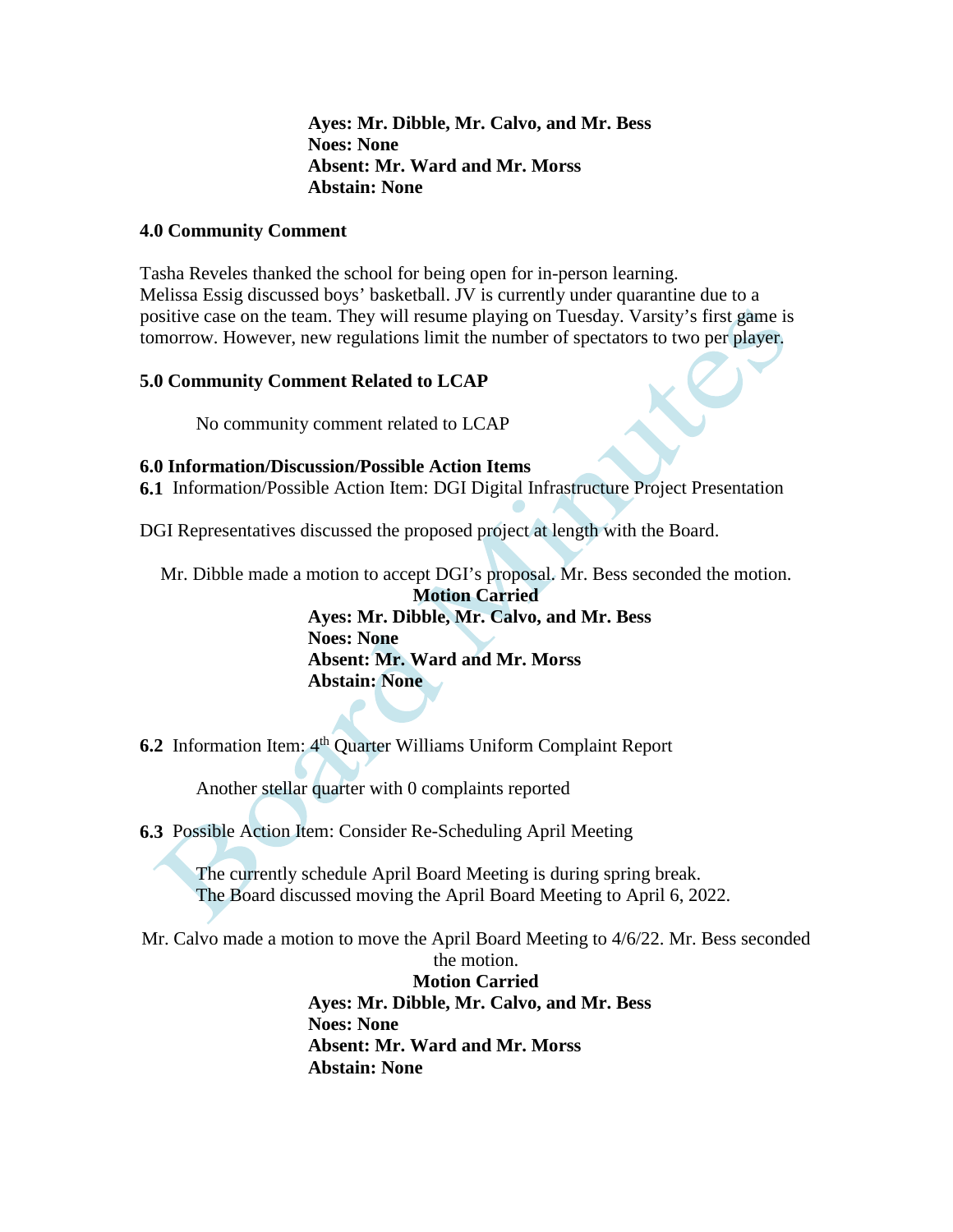**6.4.** Possible Action Item: Consider Approval of CUSD SARC for 2020-21

The SARC draft needs to be approved by Feb.  $1<sup>st</sup>$  and posted to the website. There is a stipulation/exception that the state information will be added after the approval of the SARC draft.

Mr. Bess made a motion to approve the CUSD SARC for 2020-2021. Mr. Calvo seconded the motion. **Motion Carried Ayes: Mr. Dibble, Mr. Calvo, and Mr. Bess Noes: None Absent: Mr. Ward and Mr. Morss Abstain: None**

## **7.0 Superintendent's Report**

Mr. Sigler sympathizes with parent frustrations over the ever-changing covid regulations, and appreciates the continued support and patience as we pull through this pandemic together.

IDTs are due Feb.  $1^{st}$ .  $\frac{1}{2}$  of Cuddeback enrollment is through Interdistrict transfers. We are currently processing all agreements so whomever wishes to go to Cuddeback may do so.

Kindergarten registration is January 19<sup>th</sup>. Registration is also for the new UTK program, which will include students turning 5 by Feb. 1<sup>st</sup>.

New quarantine regulations were recently released, dropping quarantine time due to an exposure or a positive test from 10 days to 5 days, provided the person remains asymptomatic or has resolving symptoms, no fever for 24 hours, and a negative test.

## **8.0 Board Reports**

The Board was glad to hear Cuddeback's Santa's workshop was back. The Board discussed DGI's proposed project further.

### **9.0 Adjourn**

Meeting adjourned at 8:25 PM.

# **Upcoming Meeting Dates:**

February 9 March 9 April 6

Respectfully Submitted,